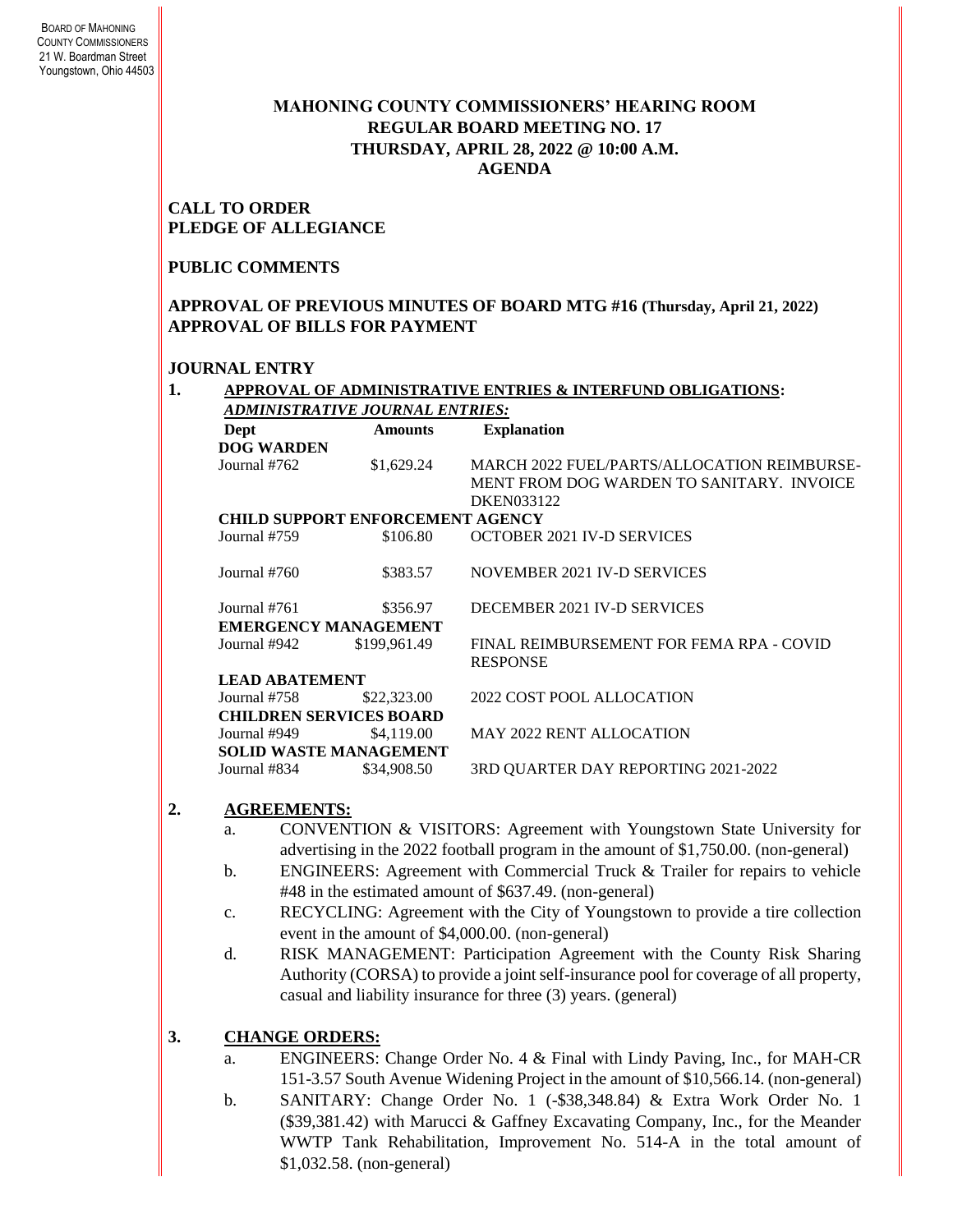c. SHERIFF: Change Order No. 1 with Intrensic, LLC for body cameras on a month to month basis in the amount of \$1,347.55 per month. (non-general)

#### **4. APPOINTMENTS:**

a. COMMISSIONERS: Appoint the following individuals to serve on the Mahoning County Children Services Board for four (4) years effective May 1, 2022: Pastor Michael H. Harrison, Sr. Maria Cougras Pappas

#### **RESOLUTIONS**

| Dept                          | <b>Amounts</b> | <b>Explanation</b>                                                                                                            |
|-------------------------------|----------------|-------------------------------------------------------------------------------------------------------------------------------|
| <b>COMMISSIONERS</b>          |                |                                                                                                                               |
| Journal #842                  | \$3,500.00     | BUDGET ADDITION TO ORG #1070001 COUNTY<br>SPECIAL PROJECTS INCREASE PROFESSIONAL<br>SERVICES AND PRIOR PERIOD CORRECTIONS     |
| Journal #886                  | \$152.00       | BUDGET ADDITION TO ORG #1060001 COMMUNITY<br>DEVELOPMENT INCREASE INSURANCE LIABILITY<br><b>CASUALTY</b>                      |
| <b>DOG WARDEN</b>             |                |                                                                                                                               |
| Journal #936                  | \$40,000.00    | BUDGET ADDITION TO ORG #3125040 ANIMAL CARE<br>CAPITAL PROJECTS INCREASE BUILDING IMPROVE-<br><b>MENT</b>                     |
| <b>SANITARY ENGINEER</b>      |                |                                                                                                                               |
| Journal #864                  | \$256,683.00   | BUDGET ADDITION TO PROJECT #06061 DIEHL<br>LAKE WASTE WATER TREATMENT PLANT UP-<br><b>GRADES INCREASE GENERAL CONTRACTING</b> |
| <b>TREASURER</b>              |                |                                                                                                                               |
| Journal #886                  | \$179.00       | BUDGET ADDITION TO ORG #12150200 TREASURER<br>DRETAC INCREASE INSURANCE LIABILITY<br><b>CASUALTY</b>                          |
| PROSECUTOR CONTRACTS          |                |                                                                                                                               |
| Journal #886                  | \$1,367.00     | BUDGET ADDITION TO ORG #02330 PROSECUTOR<br>CONTRACTS INCREASE INSURANCE LIABILITY<br><b>CASUALTY</b>                         |
| <b>CLERK OF COURTS</b>        |                |                                                                                                                               |
| Journal #808                  | \$2,915.00     | BUDGET ADDITION TO ORG #1440510 COUNTY<br>COURTS COMPUTERIZATION INCREASE SOFTWARE<br>MAINTENANCE AGREEMENTS                  |
| <b>PROBATION</b>              |                |                                                                                                                               |
| Journal #886                  | \$154.00       | BUDGET ADDITION TO ORG #01520 GENERAL FUND<br>PROBATION INCREASE INSURANCE LIABILITY<br><b>CASUALTY</b>                       |
| <b>JUVENILE JUSTICE COURT</b> |                |                                                                                                                               |
| Journal #886                  | \$71.00        | BUDGET ADDITION TO ORG #1575530 JUVENILE<br><b>COURT EDUCATION INCREASE INSURANCE</b><br>LIABILITY CASUALTY                   |
| <b>SHERIFF</b>                |                |                                                                                                                               |
| Journal #807                  | \$44,578.00    | BUDGET ADDITION TO GRANT #27012 MARINE<br>PATROL ASSISTANCE FY22 INCREASE OPERATING<br>AND PERSONNEL                          |
| Journal #886                  | \$12,555.00    | BUDGET ADDITION TO ORG #1910600 SHERIFF'S<br>POLICING INCREASE INSURANCE LIABILITY<br><b>CASUALTY</b>                         |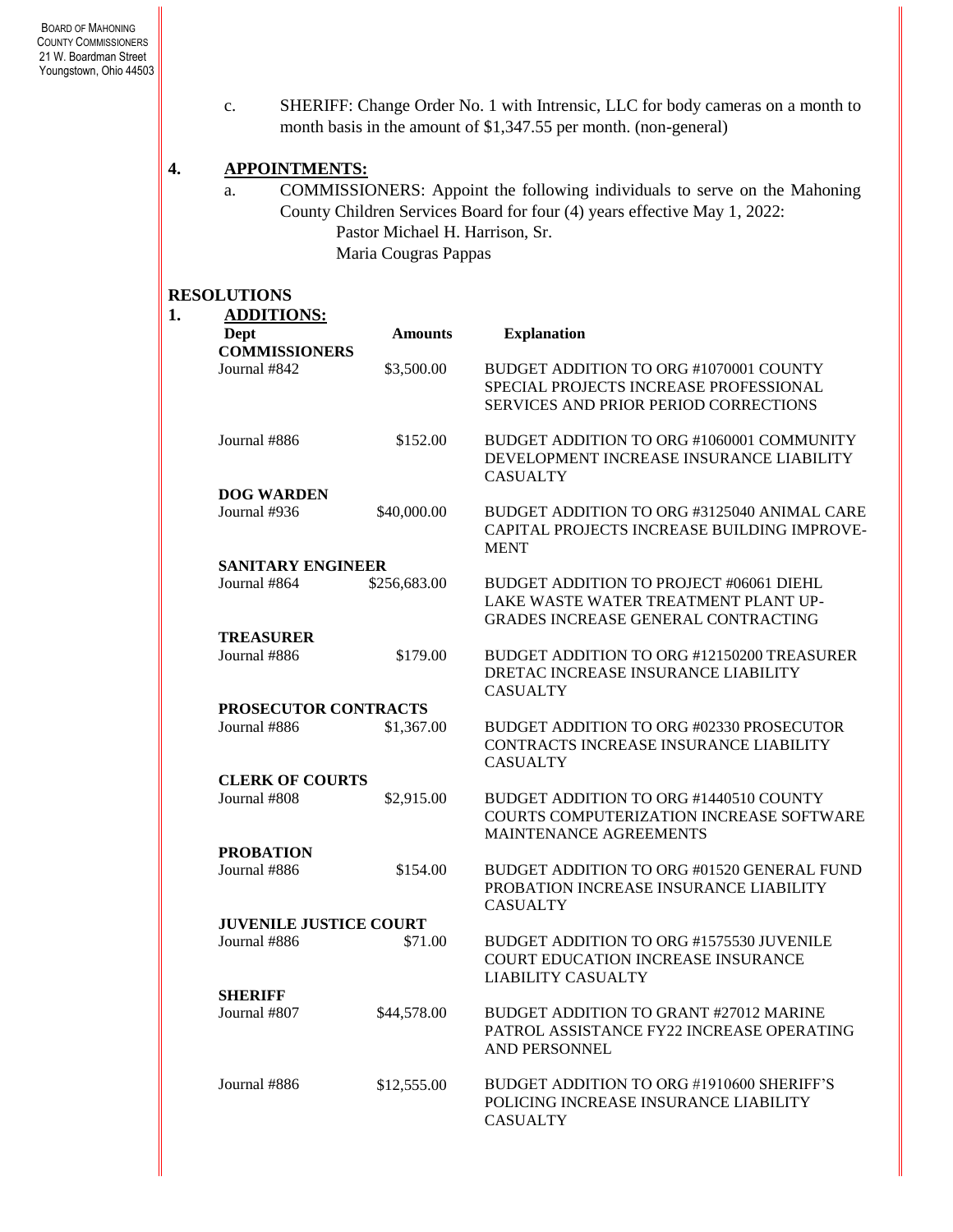| <b>ENGINEER</b>        |                |                                                                                                    |
|------------------------|----------------|----------------------------------------------------------------------------------------------------|
| Journal #847           | \$1,209.00     | BUDGET ADDITION TO PROJECT #80088 BRIDGE<br><b>PAINTING PH 2 INCREASE ARCHITECT/ ENGINEER</b>      |
|                        |                | <b>CONTRACT SERVICES</b>                                                                           |
| Journal #881           | \$2,251,393.00 | BUDGET ADDITION TO PROJECT #80096 MAHONING                                                         |
|                        |                | AVENUE RESURFACING INCREASE ARCHITECT/                                                             |
|                        |                | ENGINEER CONTRACT SERVICES & GENERAL                                                               |
|                        |                | CONTRACTING; PROJECT # 80052 SOUTH AVENUE                                                          |
|                        |                | SAFETY UPGRADE AND #80098 SOUTH RACCOON                                                            |
|                        |                | CULVERT LINING INCREASE GENERAL                                                                    |
|                        |                | CONTRACTING                                                                                        |
| <b>DATA PROCESSING</b> |                |                                                                                                    |
| Journal #931           | \$20,000.00    | BUDGET ADDITION TO ORG #6004980 TELECOM-<br>MUNICATION INCREASE DATA CONNECTIVITY<br>/WAN/INTERNET |
|                        |                |                                                                                                    |

## **2. RECORD OF BIDS:**

- a. ENGINEERS: MAH-Bridge Rehab/Painting
- b. ENGINEERS: Leffingwell Road Culvert Replacement
- c. ENGINEERS: Lipkey Road Culvert Replacement

### **3. RESOLUTION OF AWARDS:**

a. RECYCLING: Award the Residential Household Hazardous Waste Collection to Veolia ES Technical Solutions, LLC for two (2) years in the estimated amount of \$60,000.00 for 1<sup>st</sup> year. (non-general  $\&$  only bid)

## **4. RESOLUTIONS**:

- a. COMMISSIONERS/OMB: Resolution approving the Memorial Day allowance of \$250.00 to Veterans' Organizations and \$100.00 to civic groups per ORC 307.66.
- b. COMMISSIONERS/OMB: Resolution to rescind and replace RES 21-12-026 for the 2022 holiday schedule.
- c. DOG WARDEN: Resolution approving the moral obligation payment of \$279.72 to Adam-Eve Plumbing for repairs and replacement parts to the intake kennel mop sink.
- d. ENGINEERS: Resolution to reject all bids received on Wednesday, April 20, 2022 for the MAH-Bridge Rehab/Painting.
- e. FACILITIES: Resolution approving the moral obligation payment of \$1,887.50 to Facility Products & Services, LLC dba FPS Roofing for repairs to roof leaks at 825 Bev Road.
- f. JOB & FAMILY: Resolution approving a five (5) day suspension of one (1) employee starting May 3, 2022.
- g. LAW LIBRARY: Resolution approving the Law Library Resources Board to enter into a Memorandum of Understanding with the Statewide Consortium of County Law Libraries for a grant award of \$5,000.00.
- h. SANITARY: Resolution to enter into an agreement with GPD Group, for professional engineering services for the Five Points Pump Station Sanitary Sewer & Force Main Improvement No. 490 in the estimated amount of \$1,502.818.00. (non-general, funded by USDA grants & loans)
- i. SHERIFF/OMB GRANTS: Resolution in support of the application to the FY 2022 ARPA Law Enforcement Violence Reduction & Staffing Grant in the amount of \$50,000.00 with no local match to be used by the Mahoning Valley Law Enforcement Task Force.
- j. SHERIFF/OMB GRANTS: Resolution in support of the application to the FY 2022 ARPA Law Enforcement Violence Reduction & Staffing Grant in the amount of \$632,652.00 with no local match to assist with Human Trafficking Investigations.